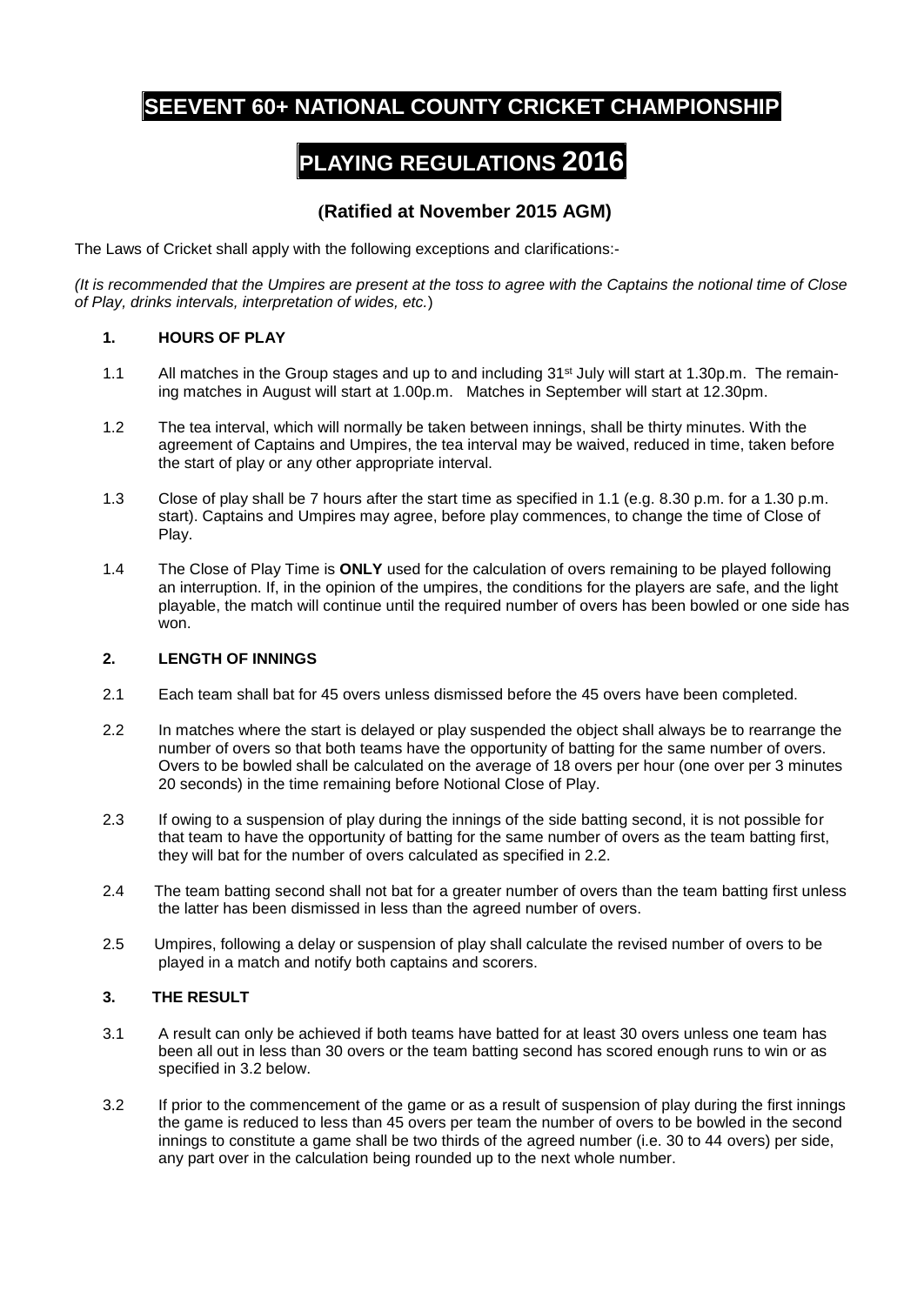- 3.3 In all matches in which both teams have had the opportunity of batting for the agreed number of overs (i.e. 45 overs each in an uninterrupted match, or a lesser number of overs in an interrupted match) the team scoring the higher number of runs shall be the winner. If the scores are equal in a Group match the match will be a tie irrespective of the number of wickets lost.
- 3.4 If the scores are equal in a Cup match the team who have taken the greater number of wickets shall be the winner. If still equal, the winner shall be decided as follows:-
	- 3.4.1 *45 overs a side match*

The team with the higher score at the end of the penultimate over and so on until a winner is decided.

3.4.2 *Reduced, but equal overs-a-side match*

The team with the higher score at the end of the penultimate over and so on until a winner is decided.

- 3.4.3. *Both sides dismissed in 45 overs-a-side or reduced, but equal overs-a-side match* If both sides are all out, the side with the higher overall scoring rate shall be the winner. If still equal, the winner shall be the side with the highest score after 40 overs, or if still equal after 30 overs, or if still equal after 20 overs, or if still equal after 10 overs.
- 3.5 If the team batting second has not had the opportunity to complete the agreed number of overs, and has neither been all out, nor has passed its opponent's score, the following shall apply after 30 overs:-

3.5.1 If the match is abandoned, after 30 overs have been bowled in the second innings the result shall be decided on the average run-rate (to 2 decimal places) throughout both innings.

3.5.2 If, due to suspension of play, the number of overs in the innings of the side batting second is revised, their target score (to 2 decimal places) shall be calculated by multiplying the reduced number of overs by the average runs per over scored by the side batting first. They will need to exceed the target score to win.

- 3.6 In the event of the team batting first being all out in less than their full quota of overs, the calculation of their run rate shall be based on the full quota of overs to which they would have been entitled and shall apply only where the team batting second has not had the opportunity to bat for the agreed number of overs.
- 3.7 If a match is not started or is abandoned before both teams have received 30 overs (unless a team has been bowled out in less than 30 overs) no points will be awarded. The match will normally be replayed once but Counties may agree further replays within the time limit.
- 3.8 If the replay is abandoned without a result points will be awarded as per regulation 8.5.
- 3.9 Incomplete overs shall be ignored in calculating run rates, which should be established using the score at the end of the last completed over.
- 3.10 In the event of two sides being present at a rearranged Cup game which cannot be completed, the game will be decided by a bowl off organised by the umpires., One designated bowler from each side shall, alternately, bowl six balls each at a proper set of stumps and the winner will be the side to hit the stumps most times. In the event of a tie, each bowler shall bowl alternately until there is a winner.
- 3.11 If neither side is at the ground, the result shall be decided by the toss of a coin organised by the committee Member responsible for the Competition and carried out with the participation of both Counties via e-mail.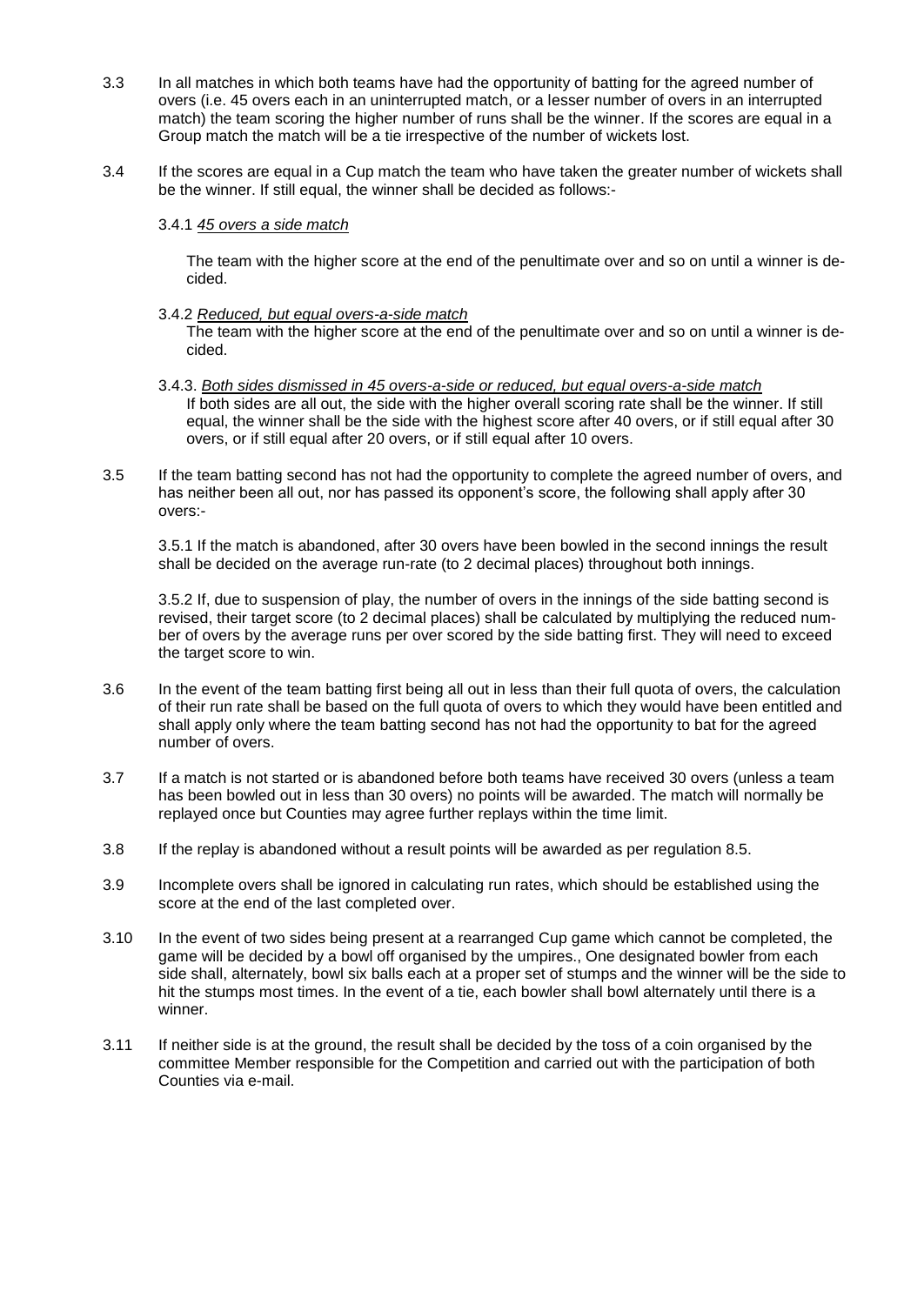#### **4. NUMBER OF OVERS PER BOWLER**

- 4.1 In a 45 over match no bowler may bowl more than NINE overs. However, in a delayed start or interrupted match, where the overs are reduced, no bowler may bowl more than one fifth of the total overs allowed (unless such a number has been exceeded before the interruption), except that where the total overs are not divisible by five, an additional over shall be allowed to the minimum number of bowlers necessary to make up the balance.
	- *E.g. after 16 overs, rain interrupts play and the innings is reduced to 32 overs. Both opening bowlers have bowled 8 overs. Based on 32 overs 2 bowlers can bowl 7 overs and 3 can bowl 6 overs. Bowlers one and two have already exceeded this limit. They count as the two bowlers who were allowed the extra over (7 as opposed to 6) and so other bowlers are limited to 6 overs*.
- 4.2 An over in progress at an interruption shall be completed on resumption.
- 4.3 In the event of a bowler breaking down and being unable to complete an over, another bowler will bowl the remaining balls. Such part of an over will count as a full over only in so far as each bowler's limit is concerned.

#### **5. Law 14 – DECLARATIONS**

Law 14 will not apply to these Competitions. The captain of the batting side may not declare his innings closed at any time during the course of the match.

#### **6. Law 25 -- WIDE BALL**

.

In addition to Law 25, the following will apply:

Umpires are advised to apply a strict and consistent interpretation of this law in order to prevent constant negative bowling wide of the wicket. Any offside or legside delivery, which in the opinion of the umpire does not give the batsman a reasonable opportunity to score, shall be called a wide. For guidance purposes, a legside wide should be called if a ball pitches and stays outside the leg stump.

#### **7**. **RESTRICTION ON PLACEMENT OF FIELDERS**

- 7.1 At the instant of delivery a minimum of four fielders ( plus the bowler and wicket keeper ) must be within an area bounded by two semicircles centred on each middle stump ( each with a radius of 30 yards ) and joined by a parallel line on each side of the pitch. In the event of an infringement, the striker's end umpire shall call and signal "NO BALL". The fielding circle should be marked by painted white "dots" at five yard intervals, each dot to be covered by a white plastic or rubber ( but not metal ) disc measuring seven inches in diameter.
- 7.2. Number of fielders on the leg side -- This Competition does NOT comply with the ECB. rule for all non-first-class limited overs Competitions and therefore there shall NOT be a limit of five fielders on the leg side.

#### **8. POINTS SCORING SYSTEM FOR GROUP MATCHES**

- 8.1 The team winning the match shall score 22 points. The losing team will score Bonus points gained under rules 8.2 and 8.3.
- 8.2 Bonus points batting -1 point for every 25 runs over 100 i.e.125, 150, 175, 200, 225. Maximum 5.
- 8.3 Bonus points bowling 1 point for every 2 wickets taken i.e. 2, 4, 6, 8, 10. Maximum 5. In the event of a team not having 11 players available to bat, the fielding team will receive 5 points when all available batsmen have been dismissed
- 8.4 In the event of a tie (as defined in para. 3.3) both sides shall score 11 points
- 8.5 In the event of a rain/light curtailed match that has lasted under 30 overs in the second innings or if a match is not commenced and/or not completed for any reason and it is not possible to arrange any further replays before the cut off date for Group matches the teams will be credited with the average number of points (to the nearest whole number) they have scored in the matches played in the Group.